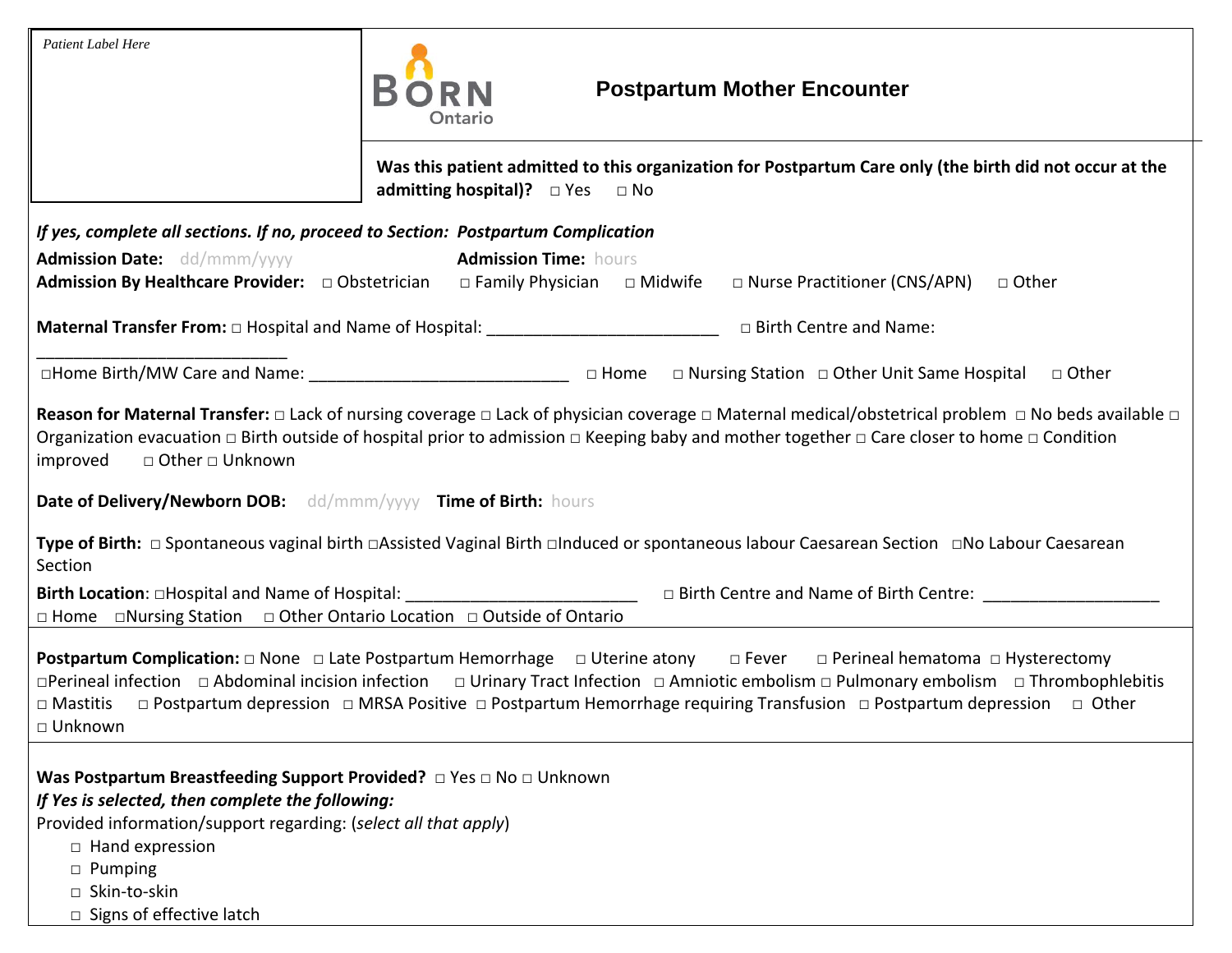| $\Box$ Continuation of breastfeeding after discharge                                                                                                                                                                                                                                                            |
|-----------------------------------------------------------------------------------------------------------------------------------------------------------------------------------------------------------------------------------------------------------------------------------------------------------------|
| $\Box$ Sustained breastfeeding if separated from baby                                                                                                                                                                                                                                                           |
| $\Box$ Community breastfeeding resources                                                                                                                                                                                                                                                                        |
| $\Box$ Provided assistance with breastfeeding within six hours of delivery after initial feeding                                                                                                                                                                                                                |
| $\Box$ Consult with a lactation consultant                                                                                                                                                                                                                                                                      |
| □ Referred mother to breastfeeding support services for follow-up                                                                                                                                                                                                                                               |
| If No is selected, then complete the following:                                                                                                                                                                                                                                                                 |
| Reason why postpartum breastfeeding education and support was not provided: (single select)                                                                                                                                                                                                                     |
| $\Box$ Not applicable                                                                                                                                                                                                                                                                                           |
| $\Box$ Early discharge home within 2 hours                                                                                                                                                                                                                                                                      |
| □ Mother declined                                                                                                                                                                                                                                                                                               |
| □ Other                                                                                                                                                                                                                                                                                                         |
| □ Unknown                                                                                                                                                                                                                                                                                                       |
|                                                                                                                                                                                                                                                                                                                 |
| If not completed Reason: □ Consent signed, but left hospital before completing □ Language barrier□ Midwifery care □ Mother refused □ Transferred<br>to other hospital $\Box$ Unknown $\Box$ Other                                                                                                               |
| Maternal Outcome: VOne <b>Discharged home</b> DTransfer to other hospital DTransfer to ICU/CCU DTransfer to other non-obstetrical unit same                                                                                                                                                                     |
| If Maternal Death: Maternal death date: dd/mmm/yyyy<br>Maternal death time: hours                                                                                                                                                                                                                               |
| If Transferred to ICU/CCU: Transfer date: dd/mmm/yyyy<br>Transfer time: hours                                                                                                                                                                                                                                   |
| Reason for transfer (if applicable): VOne                                                                                                                                                                                                                                                                       |
| $\Box$ Lack of nursing coverage $\Box$ Lack of physician coverage $\Box$ Maternal medical/OBS problem $\Box$ No beds available<br>□ Organization evacuation<br>□Birth outside of hospital prior to admission □ Keeping baby and mother together □ Care Closer to Home □ Condition Improved □ Other □<br>Unknown |
| If transferred to other hospital: Maternal Transfer Date: dd/mmm/yyyy<br><b>Maternal Transfer Time: hours</b>                                                                                                                                                                                                   |
| If Discharged home: Maternal Discharge Date:<br>dd/mmm/yyyy<br>Maternal Discharge Time: hours                                                                                                                                                                                                                   |
|                                                                                                                                                                                                                                                                                                                 |